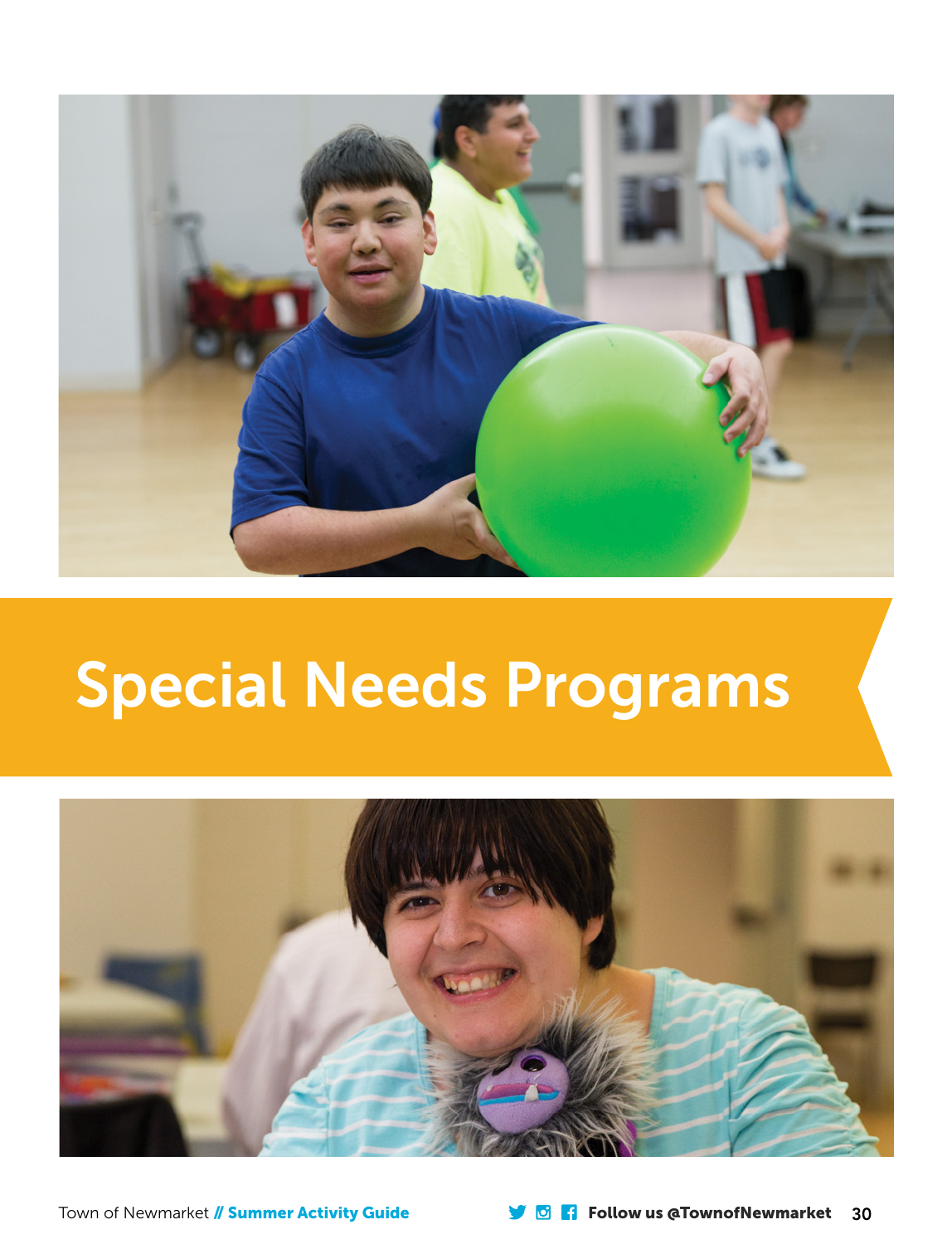

# Inclusion Program Information

The Town of Newmarket is committed to offering high quality accessible and inclusive recreation and leisure program opportunities for persons of varying abilities. Our goal is to support individual progress and interests through recreation programs and activities. Various levels of support are available through integrated and specialized adapted programs.

The Town of Newmarket is dedicated to ensuring all individuals have a successful recreation experience. There are times when a participant requires more support than our program ratios are able to provide. In these cases, we strongly recommend consulting with us about our support options. Email **inclusion@newmarket.ca**. Programs listed in this section of the quide are designed specifically with adapted program activities and equipment, as well as an increased staff ratio.

### Is additional support required?

# 1:1 support is required to participate in programs when the individual:

Requires additional support to complete basic needs (dressing, toileting or feeding) Extra Support is required at school

Does not understand danger

Has a safety plan with their educational institution

Has a tendency to exhibit behaviours to be managed (ie. biting, scratching, pinching, eloping, aggression, self-harm etc.)

Requires support for communication, mobility, comprehension or socialization

### Who can provide additional program support?

Additional support can be provided by a caregiver, private support worker, family friend or a volunteer. Independent volunteers, caregivers and support staff are required to provide a Vulnerable Sector Screening, complete a registration form and sign a release of liability. The Support worker is required to participate in all activities as a positive role model for participants and adhere to the Town of Newmarket Policies and Procedures. Inclusion one to one support staff are available.

### What is an Inclusion Facilitator?

Inclusion Facilitators are trained staff who will attend the program with the participant and may assist with personal care, behaviour management and encouraging program participation. Town of Newmarket inclusion staff do not provide medical interventions, supports or therapy ( i.e. injections, g-tube feeding, etc). **Please Note:** We may ask that an individual be paired with a support person if we deem it necessary considering provincial regulations and the Town of Newmarket policies.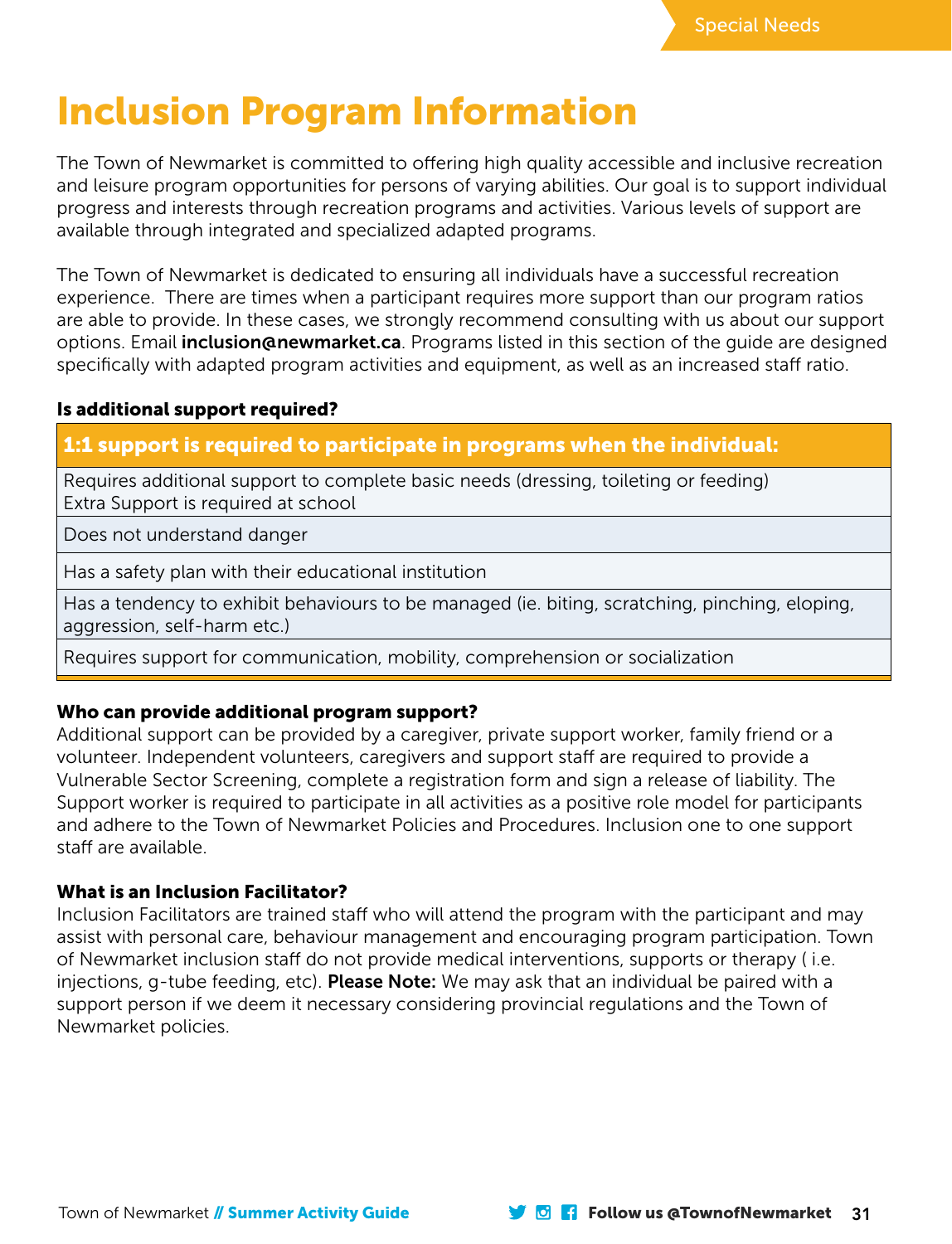

#### To register

Contact i[nclusion@newmarket.ca](mailto:Inclusion@newmarket.ca) or 905-953-5300 ext. 2821 at least 2 weeks before the program begins to discuss program selection and support options. For swim lessons, contact 905-953-5300 ext 2711.

Complete an **All About Me** information package available online or at a Customer Service Kiosk and email to inclusio[n@newmarket.ca.](mailto:pmcintosh@newmarket.ca) IEP and School safety plans are required for camp and full day programs to assist staff with support.

Please note: Recreation staff and Inclusion Facilitators will make every effort to facilitate programming and accommodations; however, the health and safety of participants and staff are paramount. Should behaviours occur that present potential harm to self, others or property, the participant may be denied access to the program.

### Accessible equipment and assistive devices

Accessible equipment and assistive devices are available in programs, at facilities and in parks.

Please direct inquiries to [inclusion@newmarket.ca](mailto:inclusion@newmarket.ca) or 905-953-5300 ext 2821

# Interested in a rewarding experience working with individuals with special needs?

We are hiring for Inclusion Facilitators for summer employment now! Visit [This link](https://newmarket.hua.hrsmart.com/hr/ats/JobSearch/viewAll), or email inclusion@newmarket.ca

You can begin your career path and make a difference for many children and youth in our community.